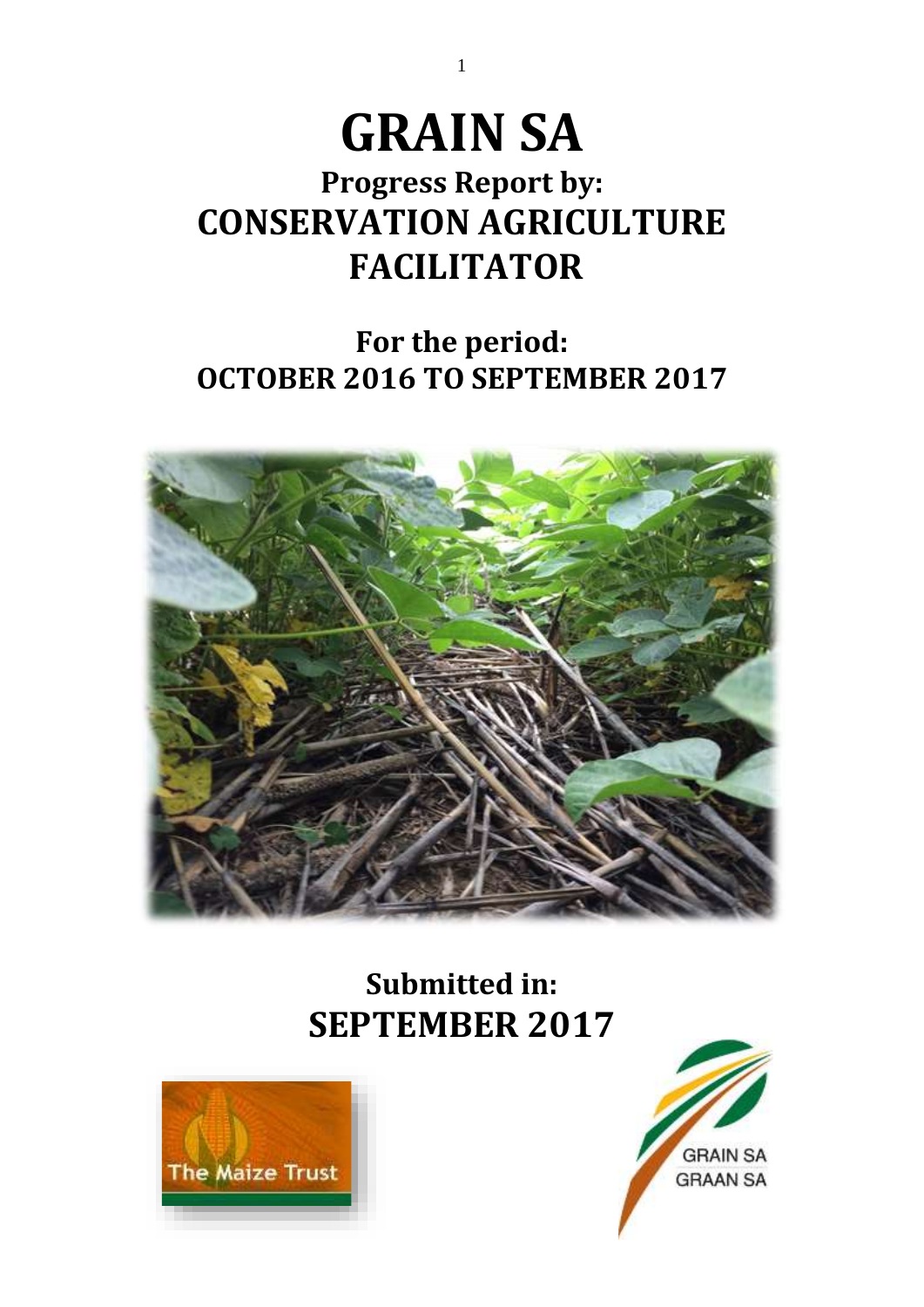### **TABLE OF CONTENTS**

|    | 2.1<br>2.1.1.                                |  |
|----|----------------------------------------------|--|
|    |                                              |  |
|    | 3.1.<br>3.2.<br>3.3.<br>3.4.<br>3.5.<br>3.6. |  |
| 4. |                                              |  |
| 5. |                                              |  |

### **LIST OF APPENDICES**

#### **APPENDIX 1: OTTOSDAL PROGRESS REPORT**

Farmer innovations in Conservation Agriculture (CA) systems for sustainable crop intensification in semi-arid, sandy soil conditions, North West Province

#### **APPENDIX 2: BERGVILLE PROGRESS REPORT**

Farmer Centred Innovation in Conservation Agriculture in upper catchment areas of the Drakensberg, KwaZulu-Natal Province (Bergville)

#### **APPENDIX 3: MATATIELE AND SOUTHERN KZN PROGRESS REPORT**

Farmer Centred Innovation in Conservation Agriculture in upper catchment areas of the Drakensberg, Eastern Cape (Matatiele) and Southern KwaZulu-Natal Province

#### **APPENDIX 4: REITZ & VREDE PROGRESS REPORT**

The Promotion of Conservation Agriculture in the North-Eastern Free State

#### **APPENDIX 5: KWAZULU-NATAL MIDLANDS PROGRESS REPORT**

Farmer Centred Innovation in Conservation Agriculture in upper catchment areas of the Drakensberg in Midlands of KwaZulu-Natal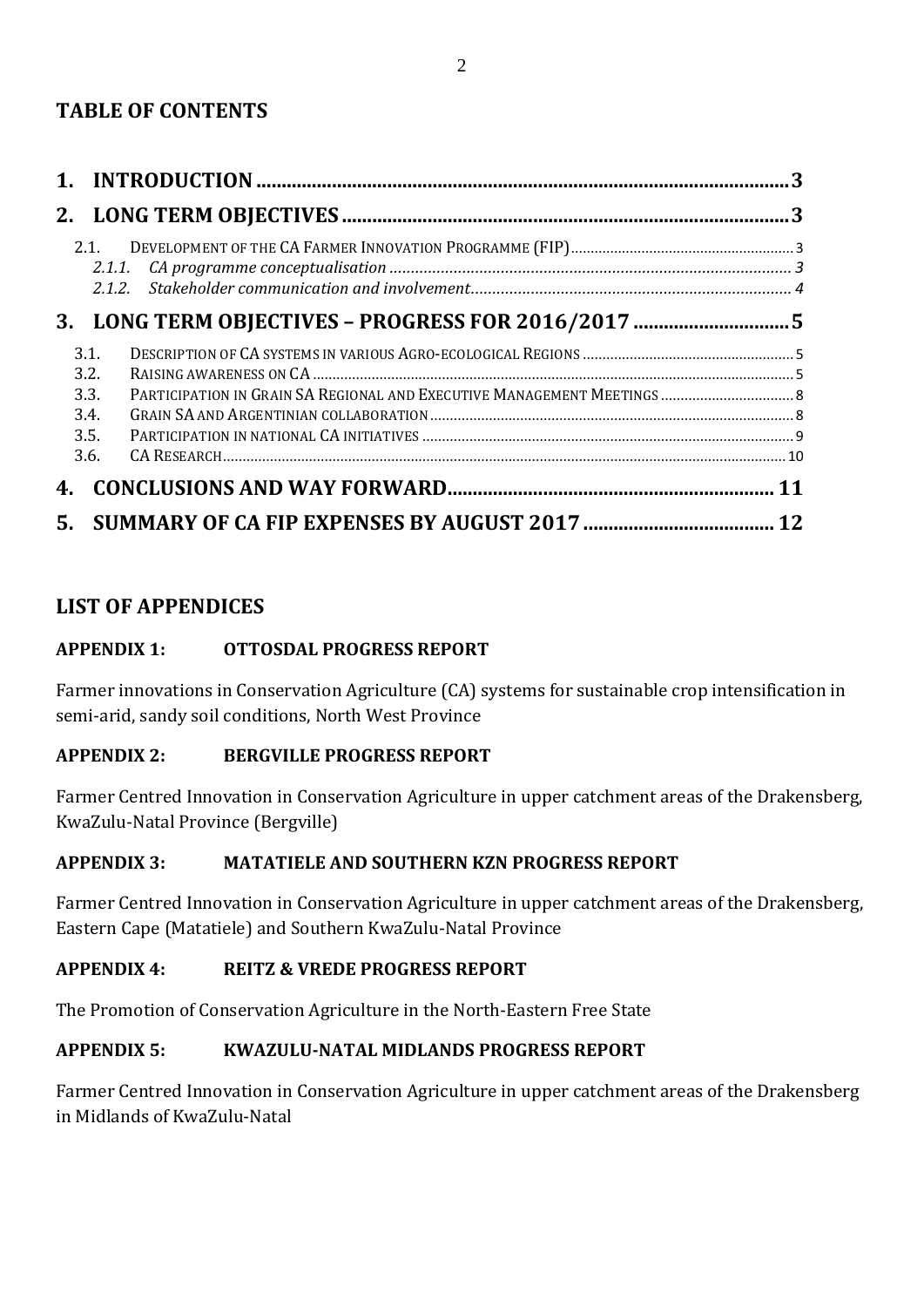#### <span id="page-2-0"></span>**1. INTRODUCTION**

Basic and applicable production research is of critical importance to achieve sustainable production through improved production efficiency in the grain industry. The development of new and improved technology through the means of on-going research is one of the corner stones of sustainable production. The introduction of Conservation Agriculture (CA) by Grain SA, financially supported by the The Maize Trust and the Winter Cereal Trust, is seen as one of the key strategic thrusts in this regard. Research on improved CA and/or crop production systems, *improved soil health*, integrated pest management, integrated soil nutrient management, integrated weed management and the integration of livestock, are some of the areas of vital importance.

In the light of the above-mentioned change in focus by Grain SA, it was decided to create a post within the structures of Grain SA, with the primary purpose to facilitate the promotion of CA among grain producers in South Africa. It was decided to fund this post through The Maize Trust. Dr Hendrik Smith was appointed in this position in January 2013 as CA Facilitator and one of his first major tasks was to develop a comprehensive strategy that will serve as a framework for accessing and managing funding (and projects) for CA over the short, medium and long term. This report will cover the October 2016 to September 2017 period of business by the CA Facilitator.

### <span id="page-2-1"></span>**2. LONG TERM OBJECTIVES**

#### <span id="page-2-2"></span>**2.1. Development of Conservation Agriculture (CA) Farmer Innovation Programme (FIP)**

The objective was to investigate all approaches, models and mechanisms in order to develop the best possible strategy for the management and coordination of projects and initiatives that will assist in the promotion of CA among grain producers in South Africa. The bulk of this investigation took place during January and February 2013, however specific aspects are still continuing to evolve as more information and experience is gained. The major milestones are briefly discussed below.

#### <span id="page-2-3"></span>**2.1.1. CA programme conceptualisation**

The current understanding has been confirmed that crop (maize) production research and development (R&D) to improve natural resource management (through CA) does not follow a linear process. An innovation systems (IS) perspective to R&D reveals that the actual change and innovation processes are much more complex and diverse. IS extends beyond the creation of knowledge to encompass the factors affecting demand for and use of knowledge in novel and useful ways.

The above-mentioned implies that it is unlikely that complex, multi-component technologies such as CA can be successfully scaled out (mainstreamed) through traditional linear models of R&D. Instead they require the development of IS to adapt technologies to local conditions. Accordingly, and at the very least, the emphasis has to be on various aspects of the system, of which on-farm research and the inescapable experiential and social learning that this generates are key elements; both of which critically place the farmer in the central role.

Following the above statement, the new CA programme at Grain SA has been designed and described under the paradigm of IS and was named the CA Farmer Innovation Programme (FIP). The main purpose of the CA FIP is the mainstreaming of CA by and through grain farmers to ensure sustainable use and management of natural resources while enhancing national and household food security and income.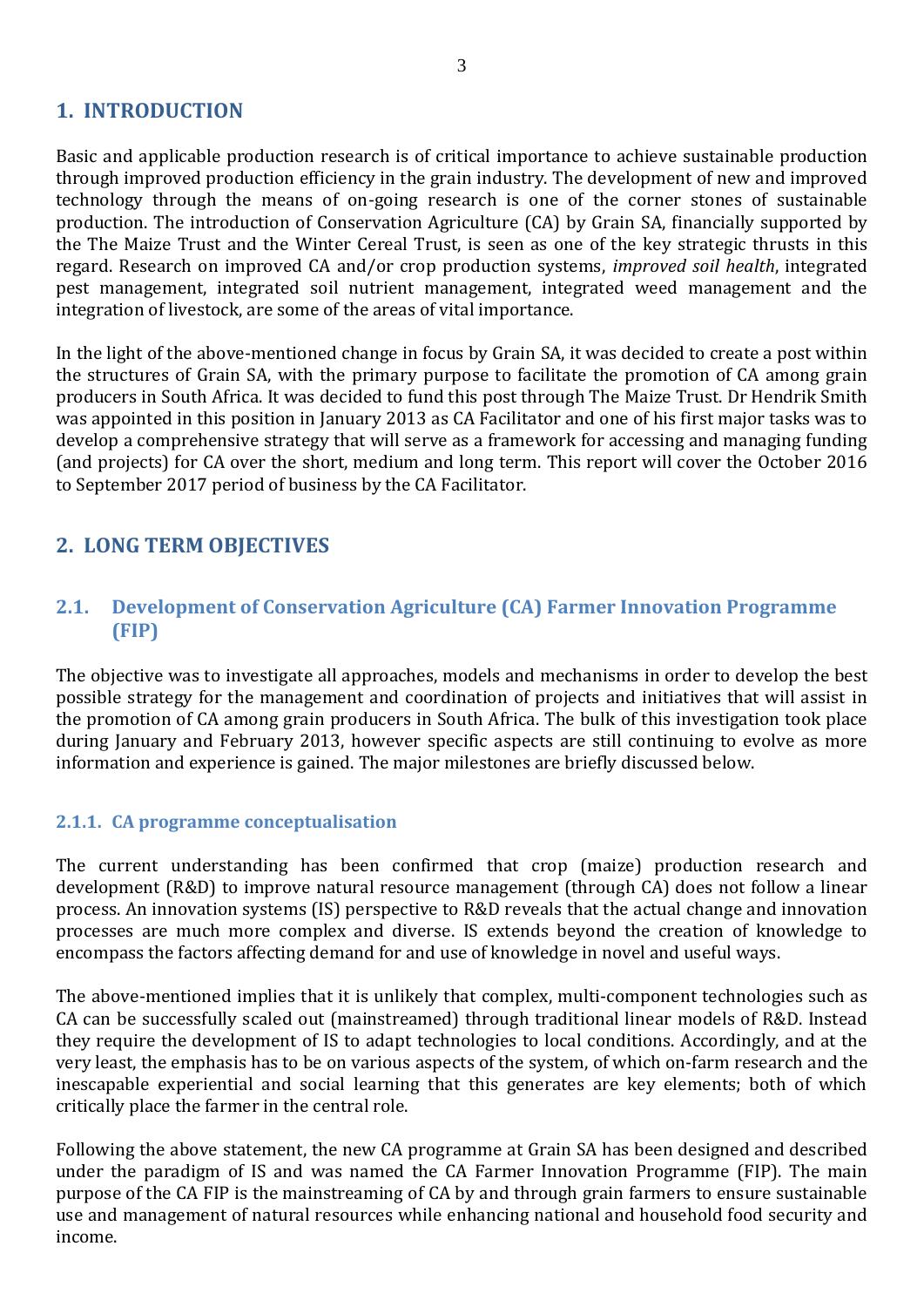The FIP has be designed to facilitate and coordinate access to funds for key and interested stakeholders (including farmers) who wish to adapt, develop, or adopt innovations on practices, topics and issues focused on CA. Access to such funding allows a wide range of CA innovations to be tackled, and under proper conditions may expand enthusiasm and innovation capacity among farmers, other rural stakeholders, and those who support them, ultimately facilitating the mainstreaming of CA within the grain industry.

The CA FIP facilitator has been given the mandate by Grain SA / The Maize Trust / Winter Cereal Trust to list the following Key Strategic Objectives (KSO's) for the foreseeable future. These KSO's and themes will be reviewed and/or improved on a continuous basis:

- a) Diagnosis and documentation of CA systems
- b) Awareness, Marketing and Access to Information
- c) Farmer-centred Innovation Systems Research
- d) Incentive and Market Based Mechanisms (IMBMs)
- e) Education and Training
- f) Innovation Platforms, Networks, Social learning, Brokering and Facilitation

The Grain SA FIP facilitation and coordination in CA innovation will be through solicited and nonsolicited projects funded by The Maize Trust (MT). Proposals will be invited and submitted in accordance with the MT funding cycle, i.e. by 31 March and 30 September each year. Once they are received by MT, they are directed to Dr Smith, who will coordinate the MT CA panel to assist with the evaluation of the projects according to specific FIP criteria.

#### <span id="page-3-0"></span>**2.1.2. Stakeholder communication and involvement**

A range of stakeholders have been engaged with as part of a national and international stakeholder network. One of the major initiatives is the development of a Grain SA CA working group, primarily comprising CA farmers and technical co-workers involved in CA FIP projects. This working group will support the CA FIP in various manners; two meetings took place in this period, namely  $22<sup>nd</sup>$  February and 19 September 2017.

The working group developed a *Terms of Reference*, which is as follows:

- Identifying funding priorities and target groups/areas
- − Identify projects in different regions
	- − Coordinate projects in areas
- Represent CA-FIP in different regions awareness and scouting for opportunities and needs
- Evaluation of proposals (with other selected 'experts' on panel)
	- − Make inputs on technical matters make sure that farmers' perspective counts
	- Monitoring implementation and evaluating the impact of FIP projects
	- − Reference Groups participation
	- − Review of technical (progress) reports
	- − Make inputs on technical matters make sure that farmers' perspective counts
- Sharing of experiences and data at awareness events, etc.
- Identify urgent (ad hoc) research & awareness needs

As part of their function to support MT to channel a portion of their funds towards CA research, the CA working group guided by the CA Facilitator at Grain SA (Dr Smith), have created a CA evaluation panel, comprising a range of mostly local, but also international experts, to assist in the evaluation of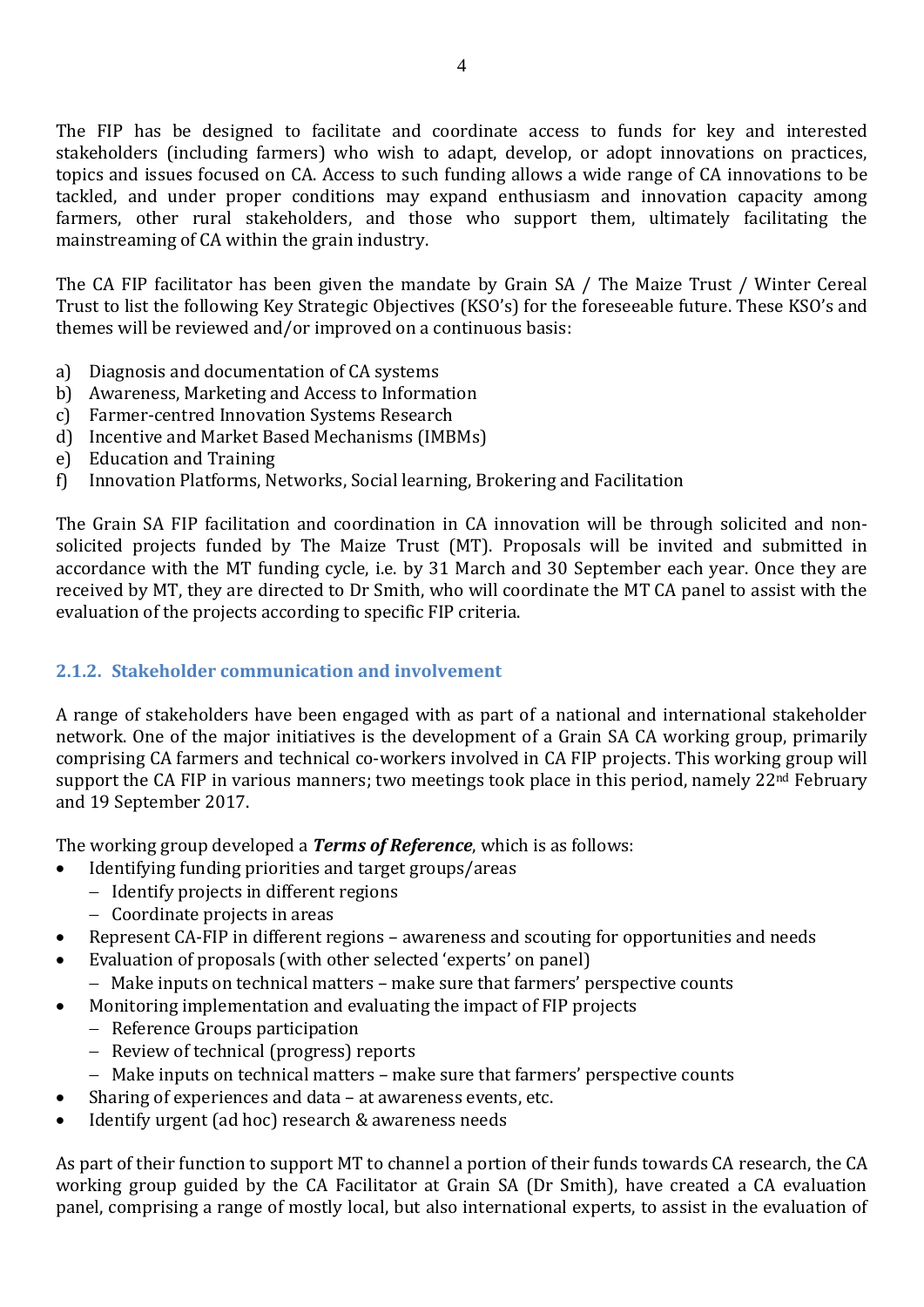new CA project proposals, as well as annual progress reports. A range of criteria have been developed for this purpose.

Grain SA also forms part of the National CA Task Force (NCATF), which is aiming to advance the promotion of CA in South Africa through various mechanisms and projects, involving various interested and key stakeholders in CA. At the moment the Directorate Land Use and Soil Management (LUSM) at DAFF serve as the secretariat for this forum.

#### <span id="page-4-0"></span>**3. LONG TERM OBJECTIVES – PROGRESS FOR OCTOBER 2016 TO SEPTEMBER 2017**

#### <span id="page-4-1"></span>**3.1. Description of CA systems in various Agro-ecological Regions**

The main expected outcome of this process, is a clear and 'pure' description of the CA farming systems (or CA agro-ecosystems) practiced in specific areas or agro-ecological zones (AEZ). It is envisaged that this information (structure and content) could form the basis of any further documentation and updating of information in future, which could also serve as a source document or 'living manual' for farmers interested to start CA in any specific area or AEZ. In this respect an informal agreement has been made with popular magazines, such as SA Grain/Graan, Landbouweekblad, Farmers Weekly and the KZN No-till Club newsletter, to document and publish as many of these successful 'case studies' as possible. A number of articles have been published already.

The articles on CA published in the SA Grain magazine are all available from the Grain SA website (which include a new site specifically for CA accessible at [http://www.grainsa.co.za/grain](http://www.grainsa.co.za/grain-research/conservation-agriculture)[research/conservation-agriculture](http://www.grainsa.co.za/grain-research/conservation-agriculture) ). Furthermore, the publication of the CA series on Integrated Crop-Livestock Systems in web-based Volumes has been funded by The Maize Trust. A range of different institutions (e.g. the ARC and Universities) are also publishing increasing numbers of articles on CA, in SA Grain and other journals/magazines. Many of these articles flow from the CA FIP projects, which have been generating a wealth of very appropriate information for producers and other practitioners.

#### <span id="page-4-2"></span>**3.2. Raising awareness on CA**

General awareness (or sensitisation) has been experienced as particularly important to stimulate farmers getting involved with further learning activities, such as experimentation. The whole CA farmer innovation process usually needs an 'impulse' or an injection of energy (knowledge) to start or to speed-up the momentum and specific awareness or sensitisation events are employed in this function. In this period a couple of CA information days have been organised, namely: Bergville (2 March), Ottosdal (6-7 March), Reitz (16 March) and Vrede (24 August). See photos below.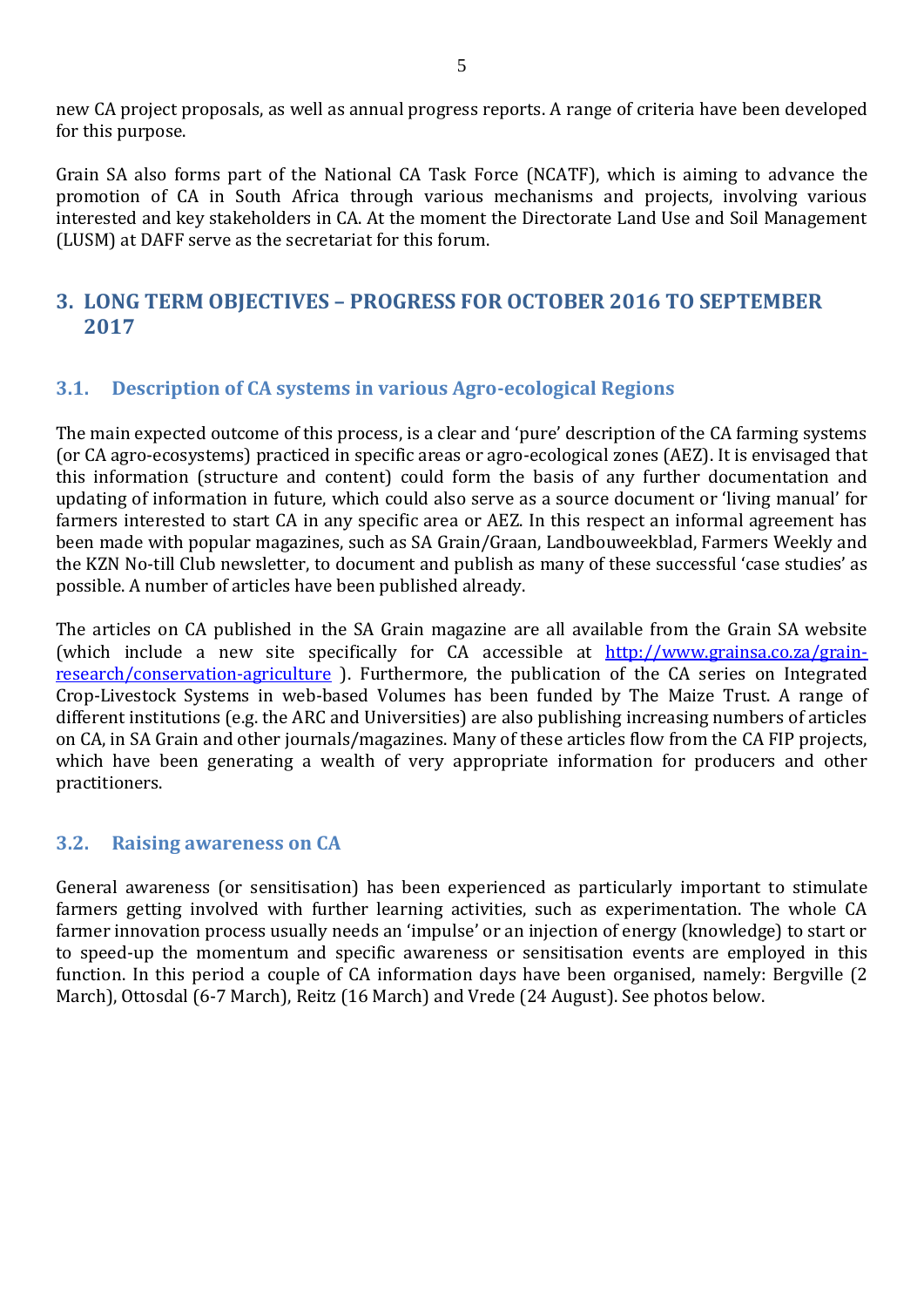

Photo 1a, b: Farmers day at Bergville, 2 March 2017



Photo 2a, b: CA conference at Ottosdal, 6-7 March 2017



**Photos 3a and b:** Activities during the Vrede (Ascent) CA farmers' day on 24 August 2017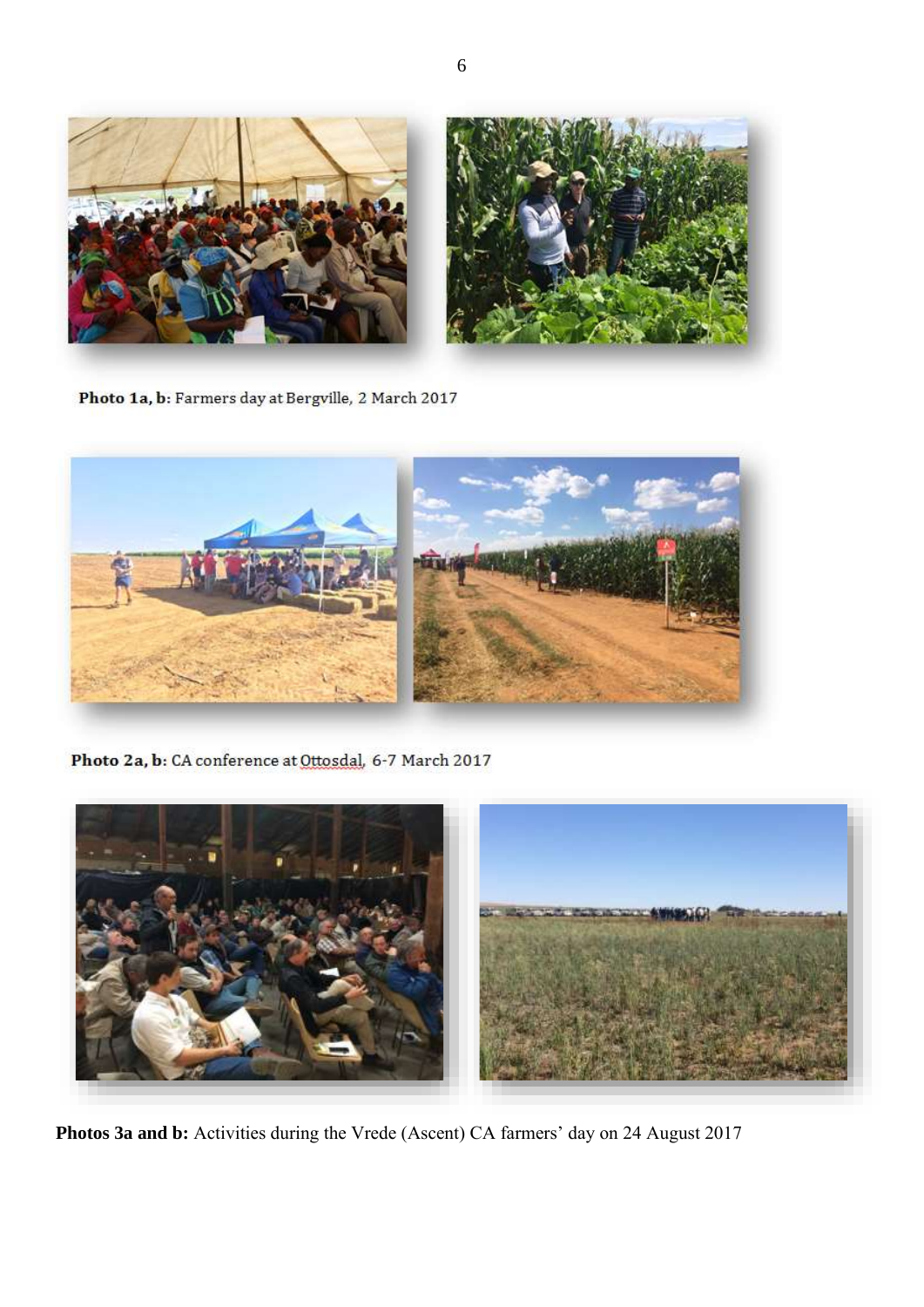

**Photos 4a to d:** Activities during the Reitz CA 'groentoer' on 16 March 2017

A new awareness initiative funded by The Maize Trust, **the development of a series of CA videos**, has been launched in November 2016. These videos are available on the Grain SA CA website and cover commercial and smallholder CA systems. The idea is to widely use these videos to increase the awareness on CA experiences in the country. See photos below. More videos are currently in development in cooperation with *noline* productions with funding from The Maize Trust and ARC.



Photo 4a, b: Video shoots at Bergville, January 2017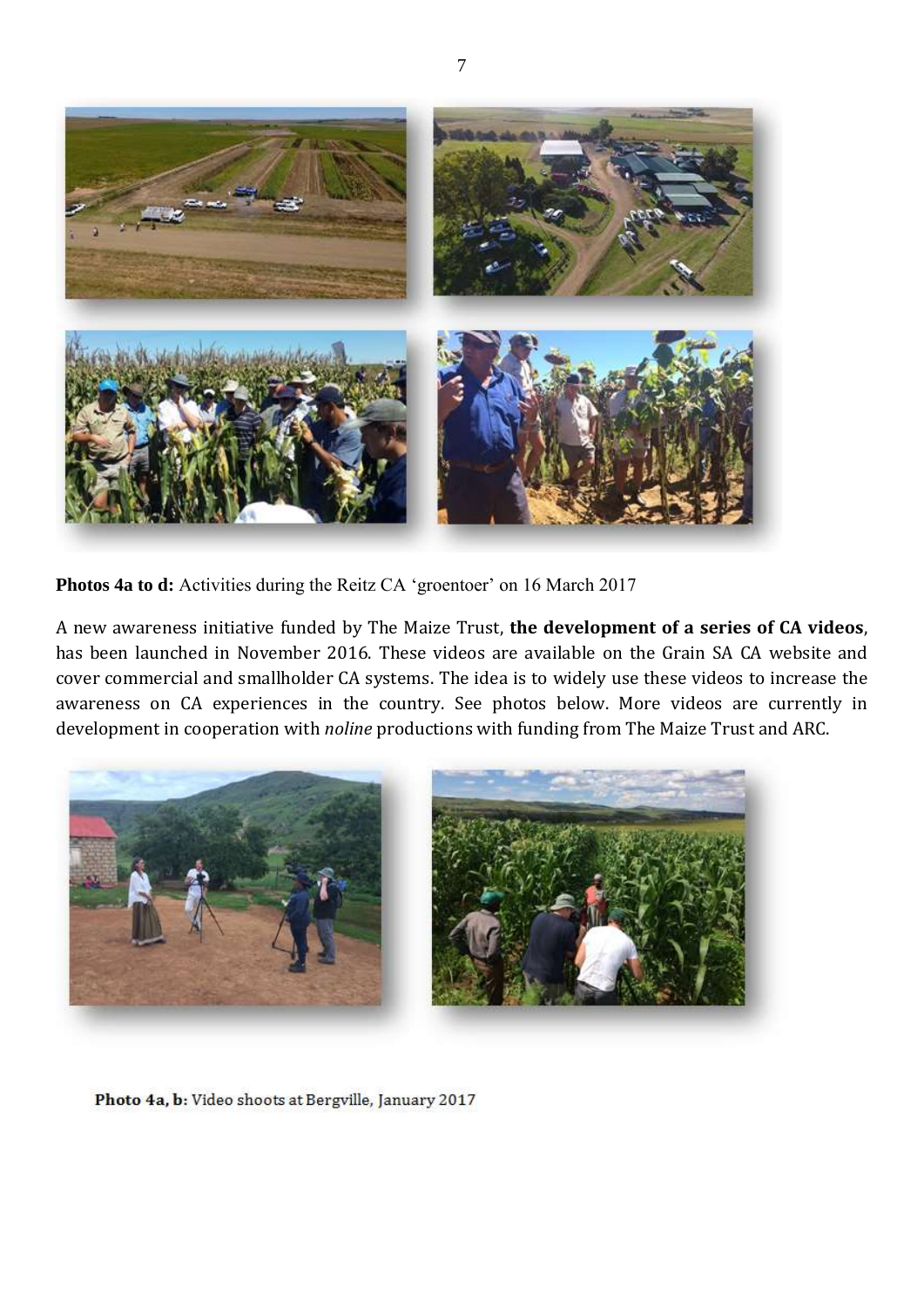

Photo 5a, b: Video shoots at Ottosdal, November 2016



**Photos 6a and b:** Video shoots with Cobus van Coller, Viljoenskroon

#### <span id="page-7-0"></span>**3.3. Participation in Grain SA Regional and Executive Management Meetings**

Dr Smith has attended all the Executive Management Meetings, as well as the Grain SA annual congress at Bothaville on 8 and 9 March. He also attended NAMPO from 16 to 19 May; a special CA exhibition was done at the Grain SA members hall.

#### <span id="page-7-1"></span>**3.4. Grain SA and Argentinian collaboration**

The Argentine collaboration has been an important project for Grain SA. A new arrangement to continue the cooperation agreement with Argentina has been developed by both parties during 2014. Final negotiations took place at the NAMPO harvest week in May 2014 and the signing of the new Cooperation Agreement between GSA and Argentina by Jannie de Villiers and the Argentina ambassador, Carlos Sersale di Cerisano, took place on 17 November 2014. The agreement stipulates that existing CA project platforms should be used to implement and demonstrate the Argentina CA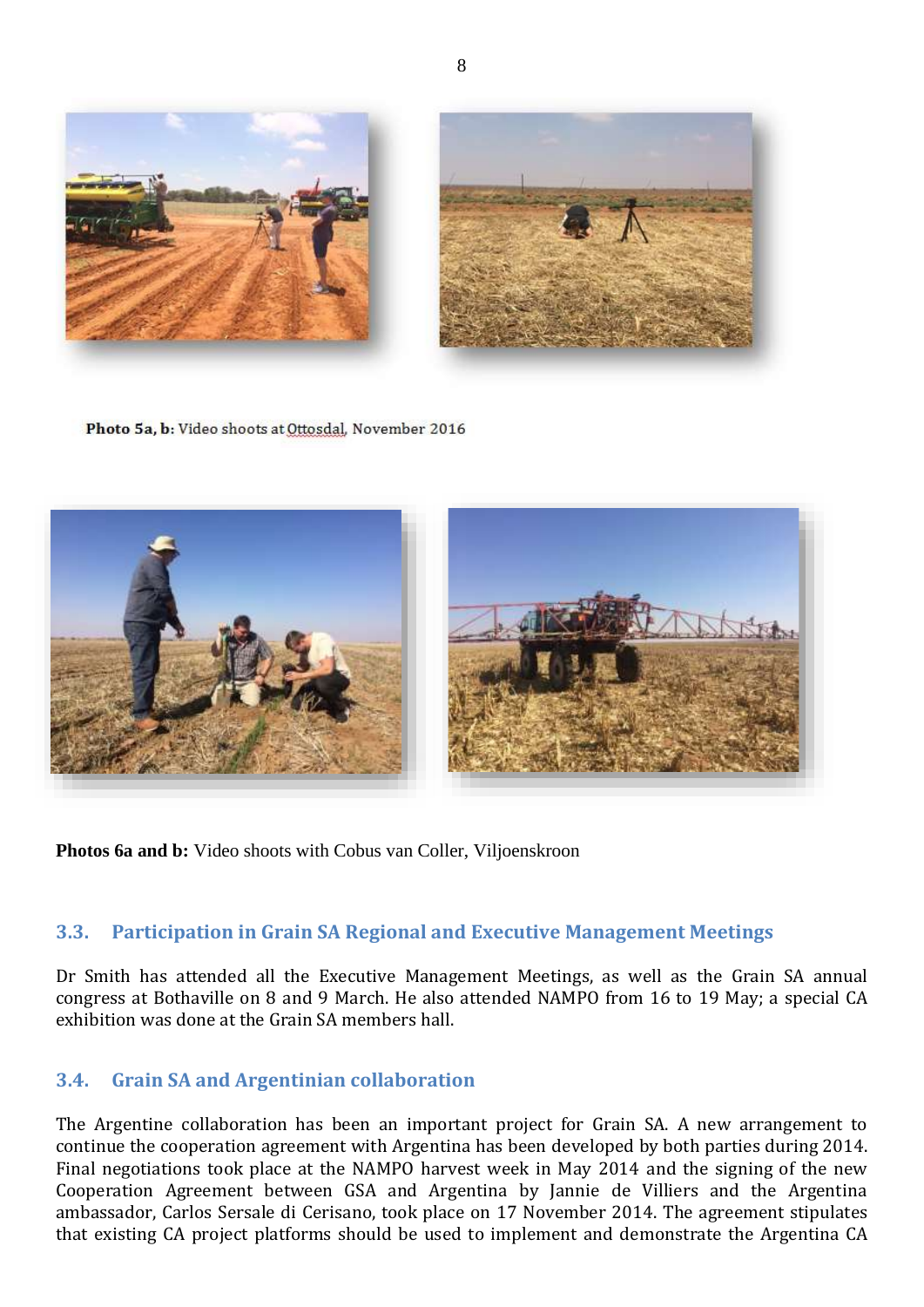system. These platforms are currently all funded by The Maize Trust, i.e. the Ottosdal, SOK and Vrede projects. It further stipulates that equipment (especially planters) be borrowed to these projects to allow timely use during planting and harvesting periods. The Pierobon planter was allocated to the Ottosdal and Vrede projects and serviced by Valtrac, while the Apache planter was allocated to the SOK (in Kroonstad) and Vrede projects and serviced by FARMQuip. The results where the Argentina CA system has been compared with local CA systems are described in the annual technical reports attached. The two planters were also used to plant various cover crop trials and –fields and were found very useful for that purpose.

During the 2016/2017 planting season, the trials in Ottosdal and Kroonstad were planted successfully. Due to logistical difficulties of transporting the Apache planter to farmers in the Vrede/Ascent study area, these trials were not planted for the 2016/2017 season.

The three year agreement will be ending in July 2017, which necessitated a revision for possible extension. From 14 to 17 February 2017, an Argentinean delegation visited South Africa to assess the implementation of the agreement at the different sites and with all the stakeholders involved. Further discussions were held at NAMPO in May 2017 and the third cooperation agreement was signed by Argentina parties and Grain SA (Mr. Jaco Minnaar). See photos below. Final discussions on the implementation of the trials are still needed.



Photo 6a, b: Argentinean delegates at Reitz and Ottosdal, February 2017

#### <span id="page-8-0"></span>**3.5. Participation in national CA initiatives**

Participation in national CA forums is seen as an important objective to continuously improve the enabling environment for CA to flourish. A number of key issues and initiatives are being addressed by these forums. A number of National CA Task Force meetings were held and attended, which is currently chaired by DAFF. One of the more important initiatives during this period is the finalisation and approval (by government structures) of the CA policy, which was drafted in 2016. Dr Smith also attended and presented at the National LandCare conference's main session, which was held in Kimberley from 3 to 6 October. During this event, he also facilitated a few sessions and organised a field visit to a commercial CA farmer in Prieska, Bertie Coetzee.

Government has opted for a carbon tax system to enhance mitigation in all sectors. To prepare the Agricultural sector for this, Dr Smith was invited as a member of the Carbon Tax committee of The Commodity Chamber of Agri SA with Dr Heinz Meissner, Hugh Campbell (Hortgro), Johan Pienaar and Nic Opperman. This committee drafted a document with the title "Implications of a carbon tax and offset system for Agriculture in South Africa" that can be accessed here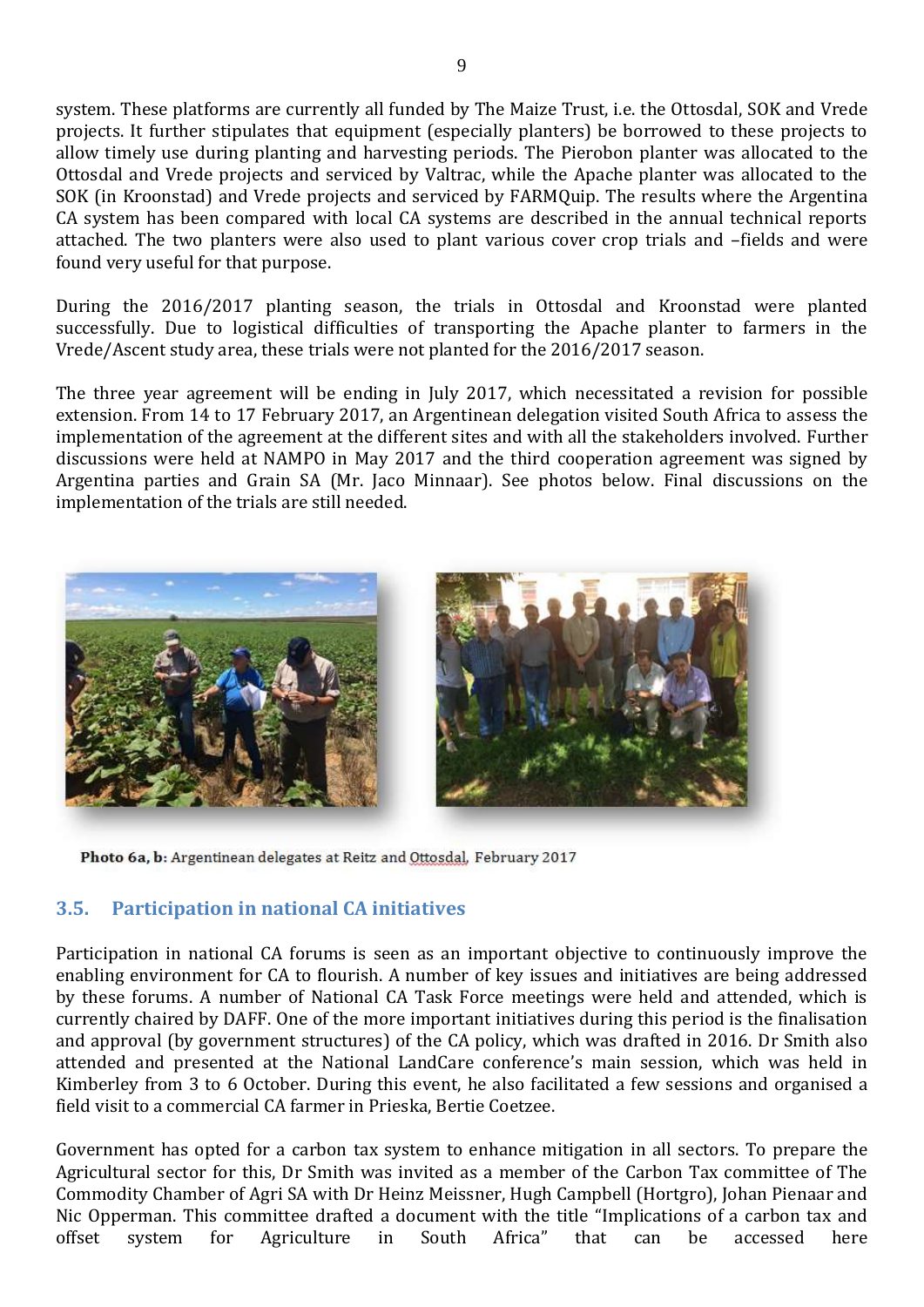[http://www.grainsa.co.za/pages/grain-research/policy-and-legislation.](http://www.grainsa.co.za/pages/grain-research/policy-and-legislation) In essence the message is that, although there may be positives associated with a tax system, this document argues for the option to implement a carbon incentive/offset scheme to support large scale implementation of carbon sequestration and storage programmes in Agriculture, such as CA. In doing so, several environmental and socio-economic co-benefits should result.

To further this dialogue on carbon tax / sequestration and incentives to reward the provision of various environmental goods and services, meetings were held with Department of Environmental Affairs (DEA) to identify opportunities to investigate, develop or implement initiatives that could enhance the implementation of CA in South Africa. So far, a firm commitment has been shown by DEA to support this process. Other key stakeholders, such as DAFF, are also part of this broader stakeholder dialogue.

#### <span id="page-9-0"></span>**3.6. CA Research**

The Maize Trust is currently funding a number of CA research projects for the 2016/17 season and has requested Grain SA to assist with the evaluation and re-alignment of these projects under the CA-FIP philosophy. A panel of national and international CA experts has been established to assist with the evaluation of new CA project proposals and progress/final reports. The panel has successfully assisted The Maize Trust with evaluation of the September 2016 applications and reports and has also been available to assist the WCT when needed.

Five Maize Trust funded research projects, which is hosted under the banner of the CA-FIP at Grain SA, is currently launching various activities in the different study areas. In the North West Province, a project investigates commercial CA practices under semi-arid, sandy soil conditions, while the focus in the KwaZulu-Natal and Eastern Cape projects is on challenges facing smallholder farmers in the adoption of CA. A new project has been initiated in the 2015/2016 season to implement CA in two study areas in the North Eastern Free State. The new project has been initiated in cooperation with the Riemland (Reitz) and Ascent (Vrede) study groups and the completion of the first season can be seen as very successful; the second season kicked-off successfully, while the VKB has become a prominent member of the implementing team. The latter move is welcomed, since one of the expected outcomes of the IS approach followed by the CA FIP, is the development of local capacity and ownership (in this case farmer groups and local cooperative) to essentially take over the process as soon as possible. This is an important indicator of sustainability or impact of the project. A new CA project for smallholders was also approved for the KwaZulu-Natal Midlands and kicked-off in October 2016.

These CA-FIP projects advocate the Grain SA / Maize Trust's new strategy on CA and strictly follows an on-farm, farmer-led IS approach, whereby farmers conduct their own experiments, which are properly designed and well supported by researchers, input suppliers and manufacturers. These trials will focus on practices such as crop rotations, crop density and cover crops. Various key aspects are investigated, in particular soil health, productivity and profitability, and various stakeholders have been involved to take up these responsibilities. The prime objectives of these projects are to empower farmers and to scale out CA to as many other interested farmers as possible. In smallholder systems, this process is even more complex and critical and much more emphasis is placed on the development of institutional, infrastructure, social and economic components of the system, including the value chain.

The latest results show that significant progress and impact have been made in all these projects, which imply that CA crop production systems (in both commercial and smallholder situations) are being successfully adapted by and scaled-out to participating farmers, as well as farmers exposed to these project activities through awareness events and publications. However, amidst the various serious environmental threats and dire economic situation of many grain farmers, a greater urgency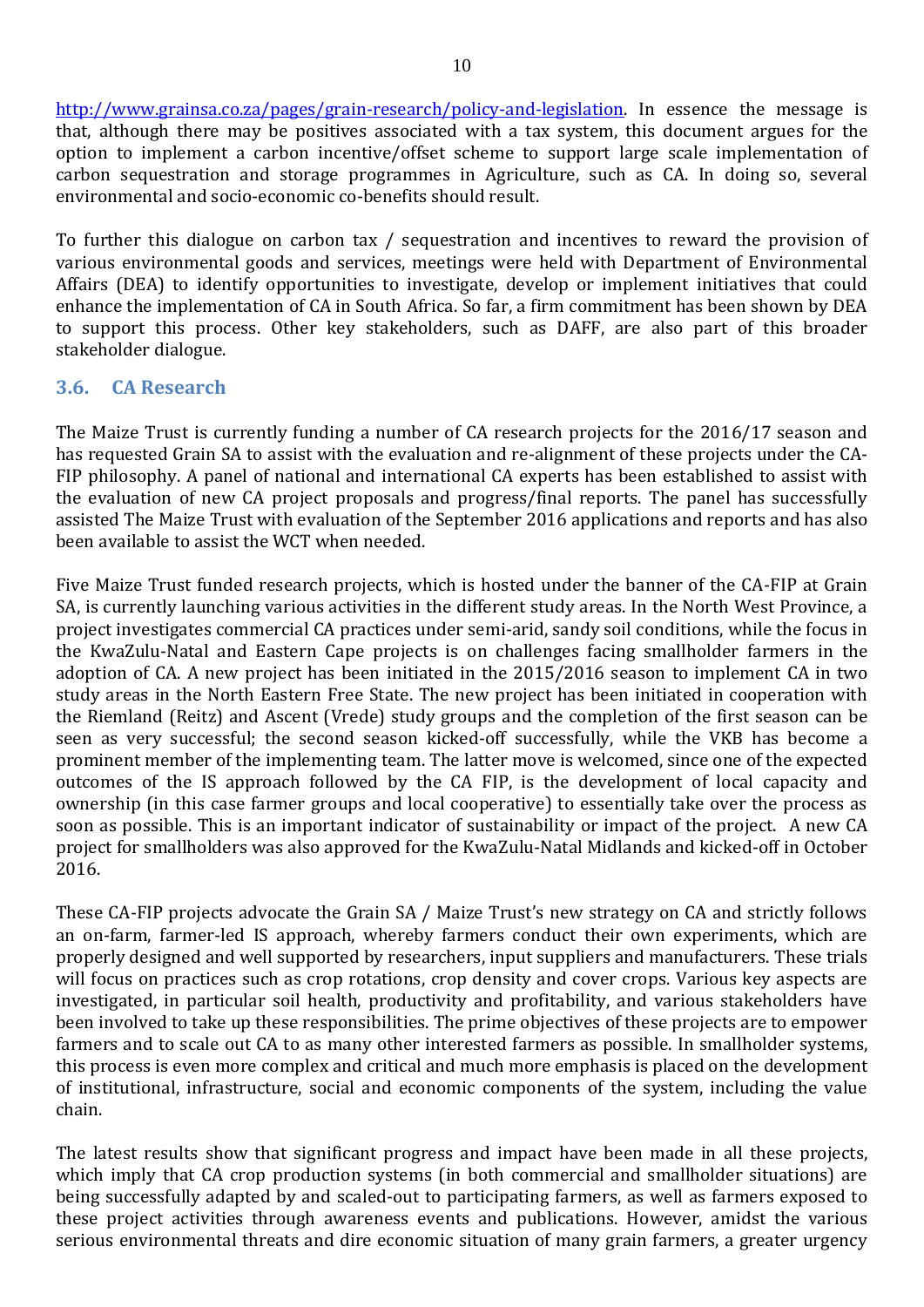emerged to scale out CA to more farmers much faster. For that purpose much more resources are urgently needed, including manpower, funding and infrastructure. **Separate progress reports for these four projects are attached in Appendix 1 to 5**. These reports will also be available on the Grain CA CA website at [http://www.grainsa.co.za/grain-research/conservation-agriculture.](http://www.grainsa.co.za/grain-research/conservation-agriculture)

#### <span id="page-10-0"></span>**4. CONCLUSIONS AND WAY FORWARD**

The following conclusions and recommendations for the way forward are made:

- The CA-FIP at Grain SA has successfully designed, implemented and managed various CA Key Strategic Objectives (KSO's) and projects, mostly funded by The Maize Trust and to a lesser extent by the Winter Cereal Trust. The CA FIP has completed its third year (season) and significant momentum has already been built into the fourth season.
- The amount of CA related articles published have increased significantly, especially in SA Grain magazine. This is still seen as very relevant and important and will continue. Other relevant stakeholders, such as popular magazines (e.g. *Landbouweekblad* and *Farmers Weekly* were engaged to accelerate this process. All the articles in SA Grain can be accessed through the Grain SA website.
- Awareness on CA will be continued and accelerated. Any relevant event of quality, such as the annual KZN no-till conference and farmers' days, are opportunities to promote CA, including the role of The Maize Trust / Grain SA. A number of successful awareness events were held in this period. A new awareness initiative, the development of a series of CA videos, has been launched in November 2016. Videos are already available on the website and new videos will be developed in 2017/2018.
- The Argentinian collaboration is an important project for Grain SA and a new cooperation agreement has been successfully implemented at three existing CA platforms: Ottosdal, Vrede and SOK. For the 2016/2017 season, trials in Ottosdal and Kroonstad were planted successfully, but due to logistical reasons, the planter could not be delivered in the Vrede study area to plant trials. This agreement came to an end in July 2017; its extension has been signed with Argentinian counterparts, but details of trial implementation still need to be finalised with Argentinean counterparts.
- Participation in national CA forums is seen as an important objective to continuously improve the enabling environment for CA to flourish and various forums, conferences and workshops have been supported in this regard. Of particular importance was the participation in the National LandCare conference held in Kimberley during October 2016, as well as a dialogue with DEA around Carbon Tax and incentives.
- The implementation of on-farm, farmer-led research projects among commercial and smallholder farmers are seen as major milestones in the implementation and out-scaling of the CA-FIP. At the moment five projects are implemented at various sites and follow the Innovation Systems approach, having farmers in the centre of the innovation process. At this stage these projects have shown remarkable success, progress and impact.
- Amidst the various serious environmental threats and dire economic situation of many grain farmers, a greater urgency emerged to scale out CA to more farmers much faster. For that purpose, much more resources are urgently needed, including manpower, funding and infrastructure. Various opportunities are continuously being explored in this regard.